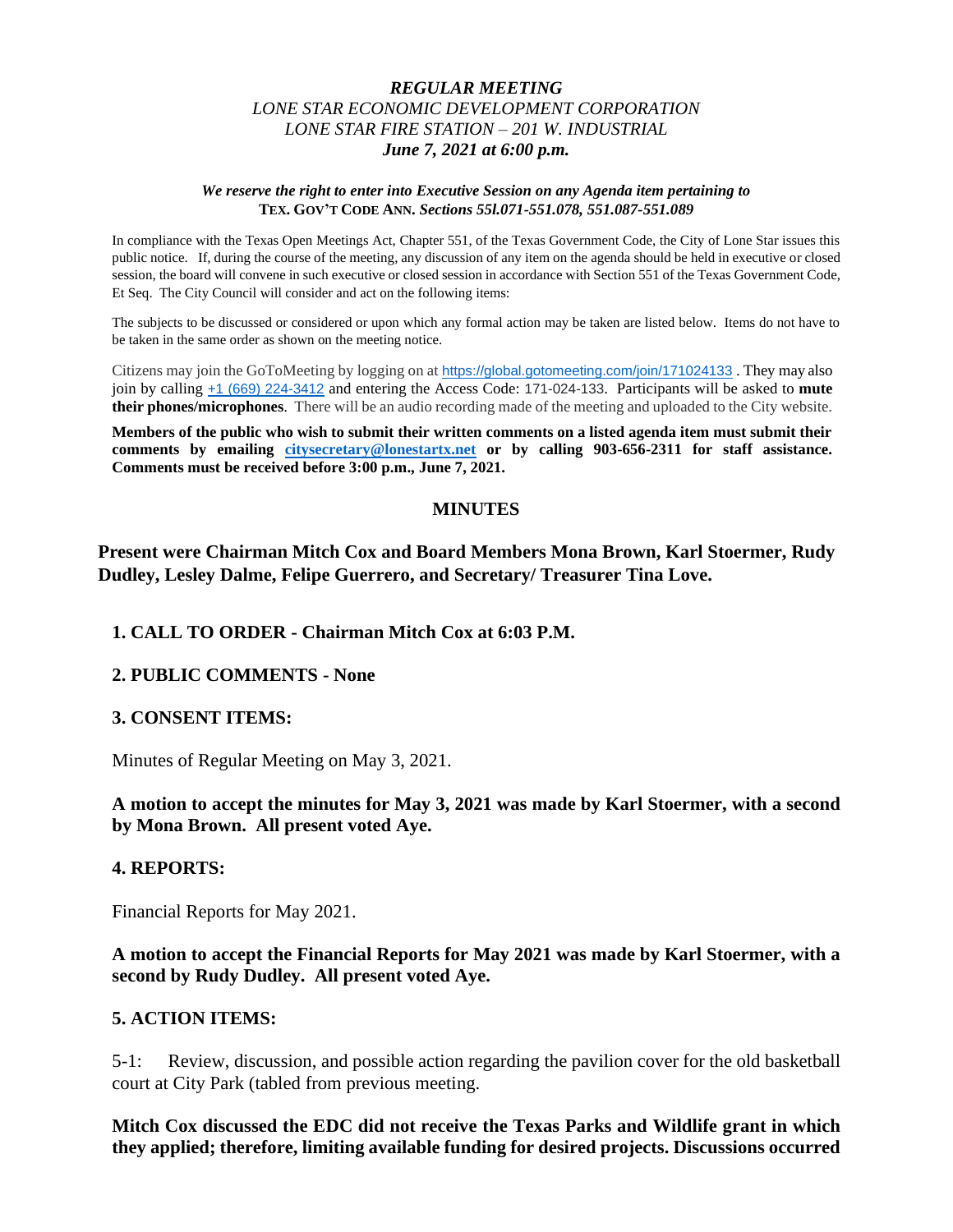**about the** pavilion to cover the old **basketball court and it was decided to table this item. The EDC will schedule a workshop to discuss available finances and how to proceed with projects. No actions will be taken during this workshop.**

**A motion to table this item was made by Mona Brown with a second from Karl Stoermer. All present voted Aye.**

5-2: Review, discussion, and possible action regarding the drainage at City Park (written proposal and/or updates, tabled from previous meeting).

**Heartland provided a bid for \$36,875.00 for the drainage repair. Two additional bids are needed for comparison. Mitch will contact David Duck and Mike Hart to see if they will bid on the project. Mona will contact Sean, of Heartland, for an itemization of the received bid so all bids are based upon the same criteria.** 

**A motion to table this item pending additional information was made by Mona Brown with a second from Lesley Dalme. All present voted Aye.**

5-3: Review, discussion, and possible action regarding bids for pier repair or pier replacement (tabled from previous meeting)

**Trent Duke won the bid to repair the pier but has not been able to get the wood for repair.** 

**A motion to table this item was made by Karl Stoermer with a second from Mona Brown. All present voted Aye.**

5-4: Review, discussion, and possible action regarding Edgemont City Park (tabled from previous meeting).

# **A motion to table this item pending a workshop was made by Karl Stoermer with a second from Mona Brown. All present voted Aye.**

5-5: Review, discussion, and possible actions regarding Park Grants (tabled from previous meeting).

**Mitch discussed the EDC missed receiving the Texas Parks and Wildlife grant by two points. It's unknown what prevented us from receiving the grant, but we need to begin preparing for future grant submissions. It was suggested to contact Pittsburg to see who prepared their grant and ask what type of items were included. Also consider contacting Heartland for a copy of our grant and to use it as a baseline for future grants. Options were discussed to consider hiring a different grant writer or to use Heartland again for future grants. Additional research is necessary but we need to begin preparation for future grants.**

**A motion to continue to investigate possibilities for future grants was made by Mona Brown with a second by Leslie Dalme. All preset voted Aye.**

5-6: Review, discussion, and possible action for cleaning up and cleaning out the swimming area at City Park (follow up from previous meeting)

**Trent Duke offered to help contact a couple of contractors for bids to clean out the swimming area. Potential contractors previously discussed were RCC excavation from Naples and**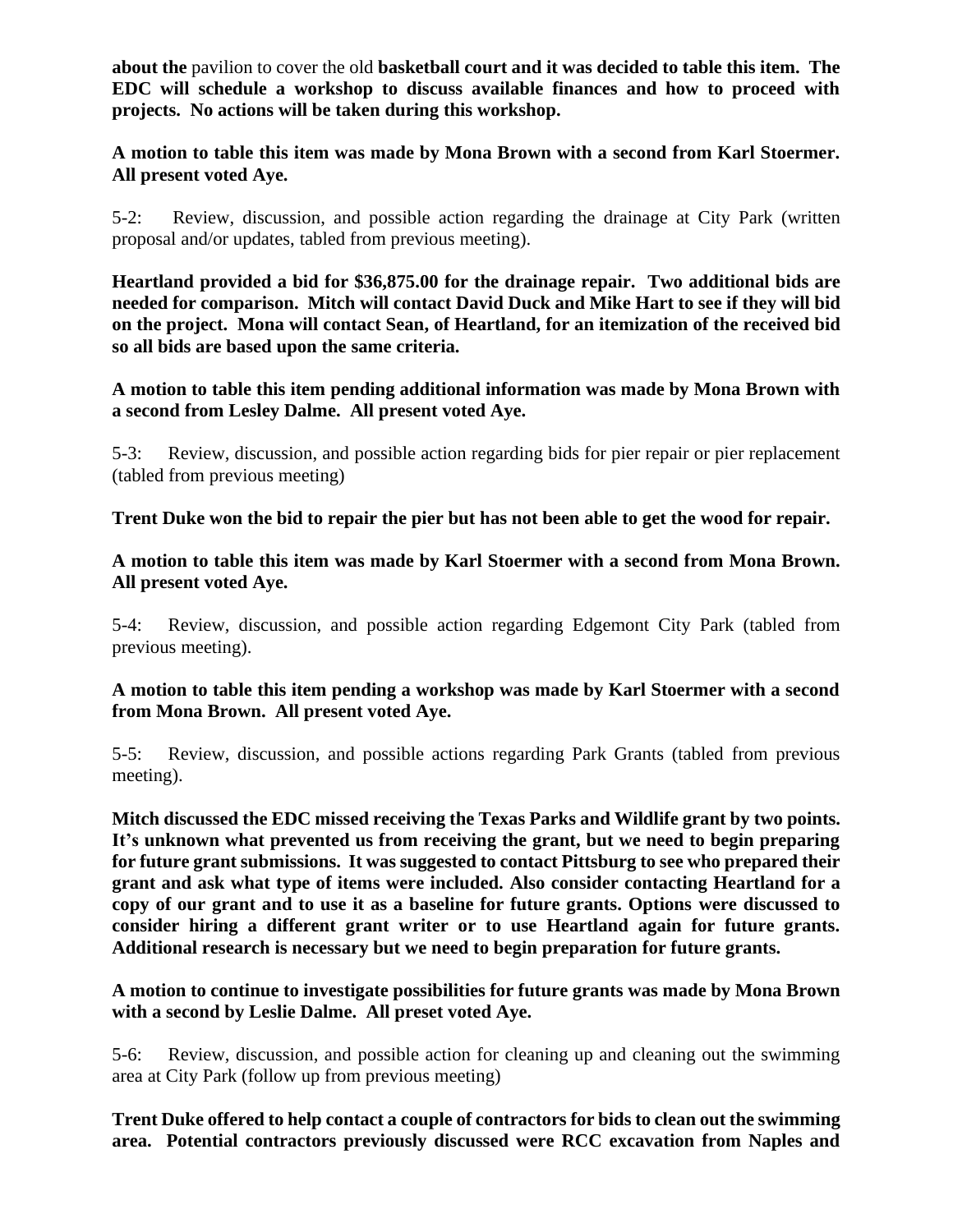**David Duck of Hughes Springs. Felipe will follow up to see if either of these two contractors will quote the job or see if he can find other contractors.** 

**A motion to table this item pending Felipe contacting additional contractors was made by Mona Brown with a second from Karl Stoermer. All present voted Aye.**

5-7: Review, discussion, and possible action to renovate the big baseball field located at the City Park (follow-up from previous meeting with estimates for repair).

**At the May 3, 2021 EDC meeting, Derek Croley and Jessie Kennedy expressed interest in investing time and money to help repair the big baseball field located at City Park. They use this field for team practices and feel the city could benefit if the park were renovated. They were to provide the EDC with estimates of repair but were not in attendance at this meeting.** 

**Mitch discussed the cost to replace the lights would not be cheap. If the existing light poles were used, it would be cheaper, but they are old. To replace with aluminum poles would be very expensive and LED lights are not cheap. Mitch contacted a contractor, Larson lighting, about replacing the lights on the existing poles. Because of the age and type of poles, Larson is not interested in bidding the job. If the baseball field is to be used for tournaments, or ongoing activities, the bathroom and concession stand, located at City Park will also need to be considered for renovation.** 

**A motion to table this item pending additional information was made by Mona Brown with a second from Felipe Guerrero. All present voted Aye.**

5-8: Review, discussion, and possible action of the purchase of a storm siren (tabled from previous meeting).

**Mona contacted the TML lawyers to see if the EDC could purchase a storm siren system for the city of Lone Star. Unfortunately, this is not an item that can be purchased by the EDC according to TML. Since the EDC is unable to purchase the storm siren, it was suggested to transfer this item to the City Council to act upon. Meanwhile, Mona or the city secretary will contact ATCOG to see if there are any program or grants that can help with the purchase of the storm siren. No actions were taken.** 

5-9: Review, discussion, and possible action to assist with funding for construction improvements to the Fire Department building where EDC, Council, PD and FD meetings are held (follow-up from previous meeting).

**The leaks in the roof need to be repaired before the construction improvements. The city secretary told the EDC that the insurance company was not covering any roof repairs or replacement and the city would have to pay the expense. All agreed the roof repairs need to be done before any interior construction improvements are performed.** 

**A motion was made by Rudy Dudley to forward this item to the City Council with a second from Felipe Guerrero. All present voted Aye.**

5.10: Review, discussion, and possible action for Trent Duke to update the EDC on the RV Park and cabins.

**Trent was unable to attend the meeting. No action taken.**